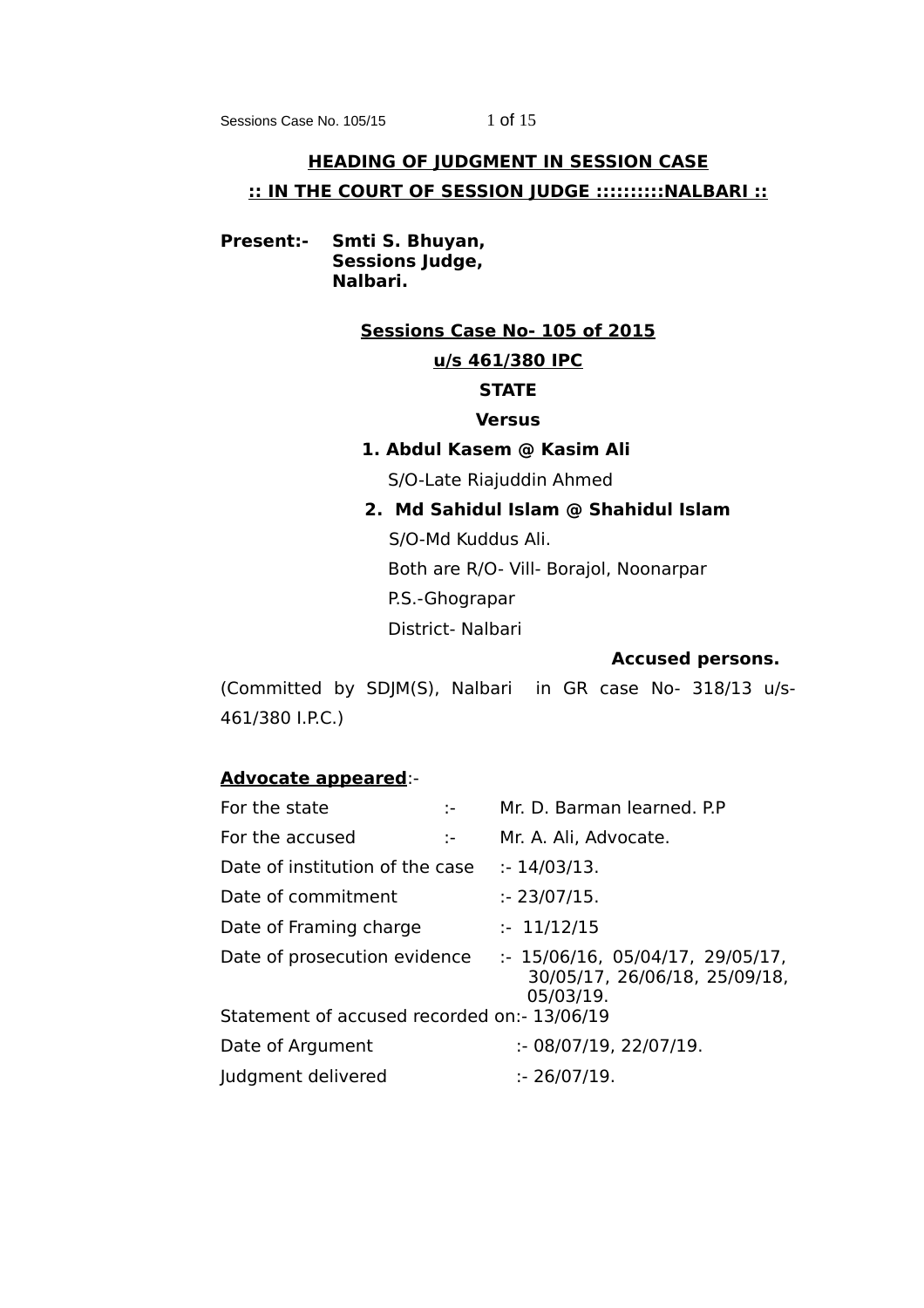#### **JUDGMENT**

#### **Prosecution Case**

1. The prosecution case, in brief, is that one Sri Dhruba Jyoti Likhok lodged an ejahar inter alia, citing that on 14/03/13 at about 3 AM security guard of Mobile tower of Bharti Infratel Ltd informed him over phone that 2 no's of batteries had been stolen away by two unknown persons and caught red handed by the public and recovered the stolen batteries. The apprehended accused is Md Majibur Ali s/o-Markum Ali of Bullut Bazar and other accused person able to fled away and apprehended accused was handed over to police.

# **Investigation**

**2.** Officer in charge of Ghograpar PS on receipt of ejahar from Dhruba Jyoti Likhok registered a police case vide Ghograpar Police Case No. 27/13 u/s-461/380 I.P.C. During course of investigation I/O visited place of occurrence, took statement of witnesses and took custody of the accused Majibur Ali (Rahman) and arrested him and seized the two batteries. During the investigation the other two accused Abdul Kasem @ Kasim Ali and Sahidul Islam were sent to jail hajot after their arrest. Accused Majibur was taken to SMK Civil Hospital as public manhandled him and he died on following day at SMK Civil Hospital, Nalbari. On completion of investigation getting incriminating material against the accused persons submitted charge-sheet u/s-461/380 against accused persons Sahidul Islam and Abdul Aksem @ Kasim Ali.

# **Committal**

3. On receipt of the charge sheet, Ld. CJM, Nalbari, took cognizance and transferred the case to the Court of Ld SDJM(S), Nalbari for committal and ld SDJM(S), Nalbari after furnishing necessary copies to accused persons committed the case to the court of Sessions for trial.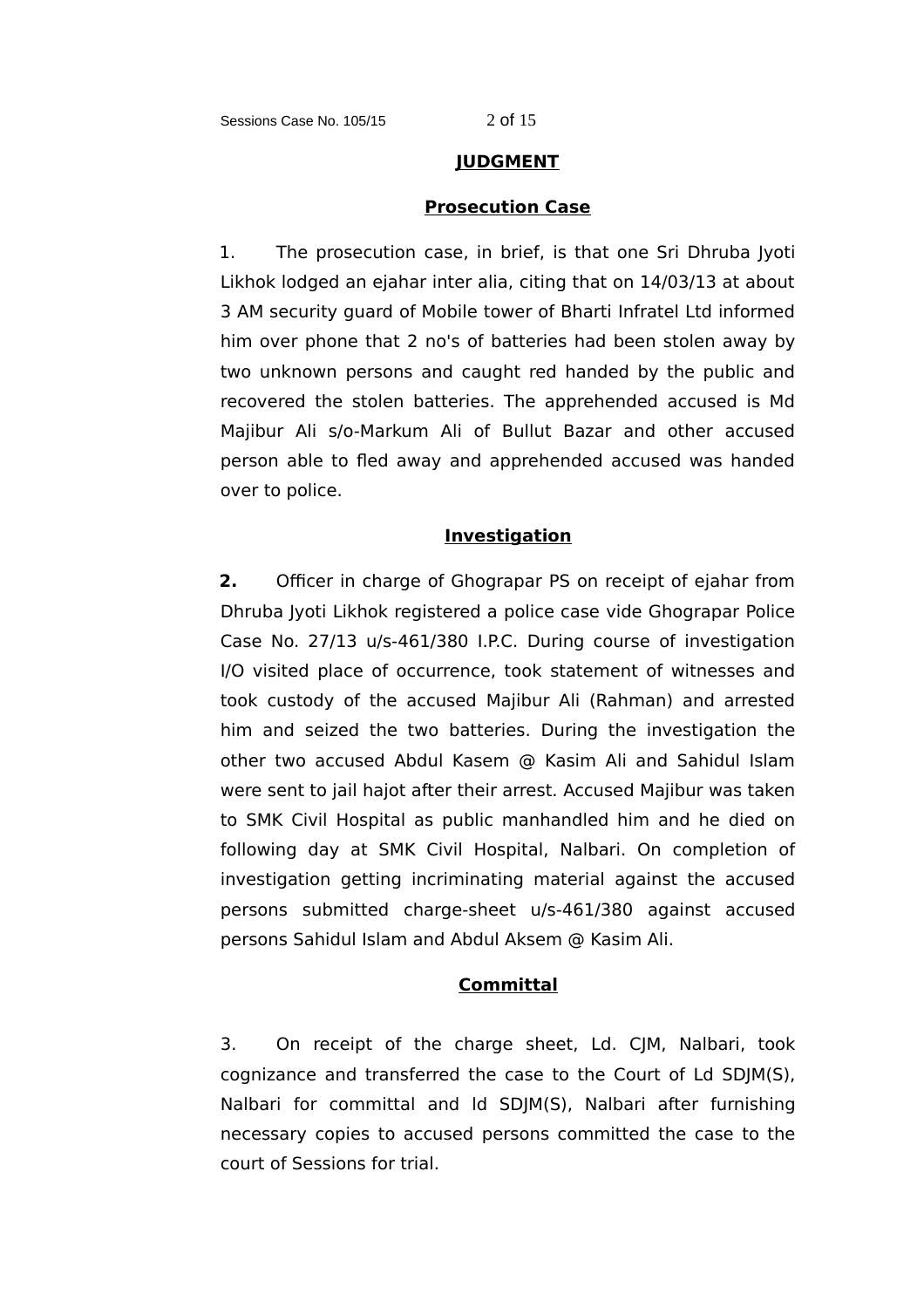#### **Charge**

4. My learned predecessor after hearing learned counsel for both sides and perusal of material on record framed charge u/s 461/380 of IPC against the accused persons, namely, Abdul Kasim and Sahidul Islam and when charges are read over and explained to the accused persons they pleaded not guilty and claimed to be tried.

### **Trial**

5. In order to prove the prosecution charge against the accused persons, prosecution adduce evidence of all together 10 number of witnesses and exhibited 5 numbers of documents. PW-1 Rajani Barman, PW-2 Mintu Barman, PW-3 Jagadish Barman, PW-4 Sadananda Barman, PW-5 Abdul Jalil, PW-6 Amulya Barman, PW-7 Krishna Kt Barman, PW-8 Gautam Baro, PW-9 Pratul Boro, PW-10 Tridip Kr Dutta (I/O). Ext-1 Seizure list, Ext-2 seizure list, Ext-3 seizure list, Ext-4 Charge-sheet, Ext-5 ejahar. After closure of the prosecution evidence, statement of the accused persons recorded u/s 313 Cr.P.C. Accused plea is total denial, however declined to adduce evidence in support of the plea of denial.

### **6. POINTS FOR DETERMINATION:-**

(i) Whether accused on 14/03/13 at night dishonestly opened the door of the tower center of Airtel and Idea tower center and unfasten the batteries kept in the tower center ? (ii) Whether accused on 14/03/13 at night committed the theft of batteries by removing the same from the store room of the tower room and also unfasten the batteries of the store room ?

#### **Argument**

7. It has been argued by learned PP, prosecution fairly able to establish the prosecution charge against the accused person beyond all reasonable doubt.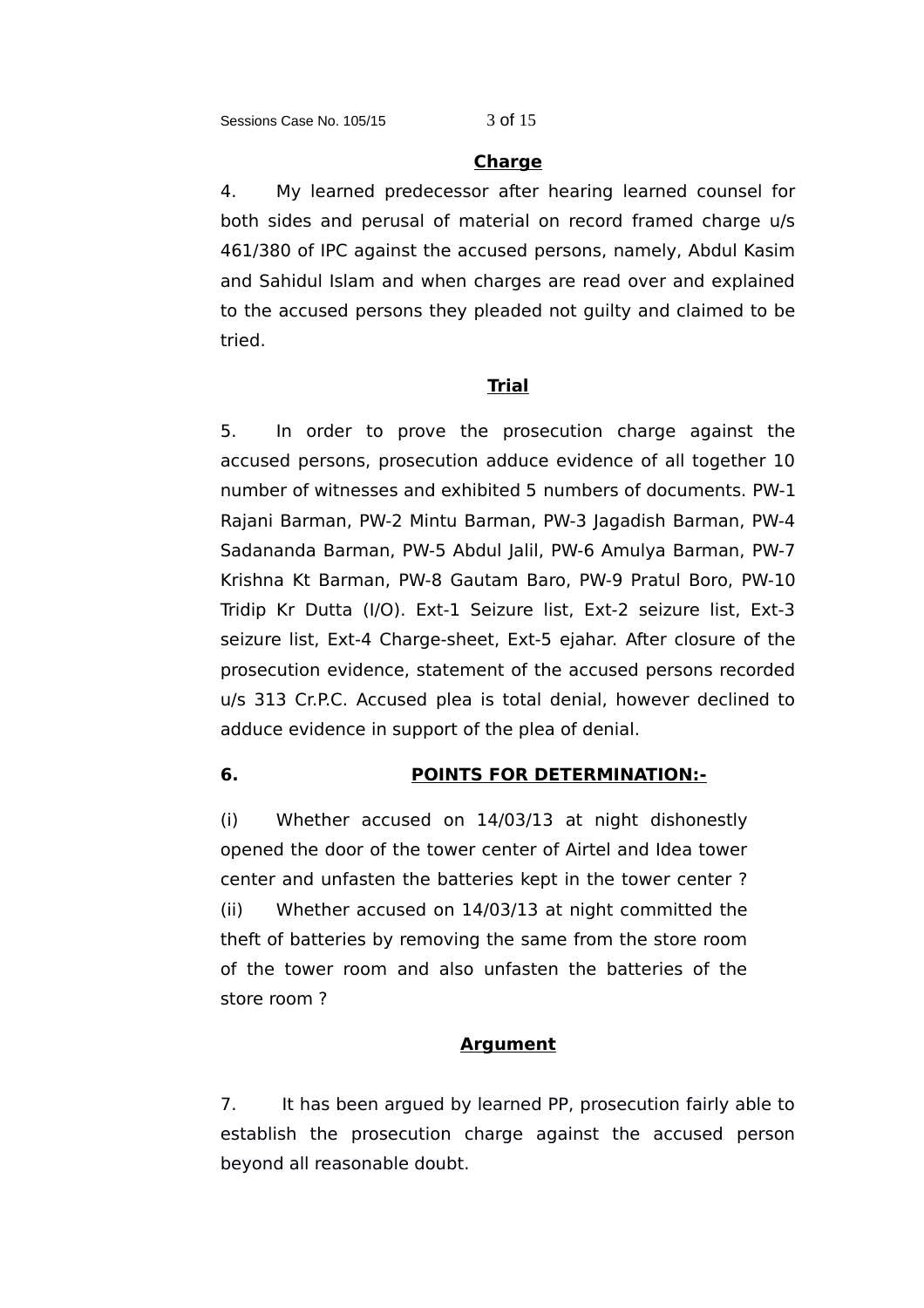8. Ld defence counsel made submission that prosecution failed to bring home the charge of section 461/380 IPC and PW-3 is the accused of Majibur murder case. So this case if filed against the accused. He further submitted none of the PWs seen accused unfastening removing the batteries and accused Abdul Kasim is totally innocent and his name is not uttered by any of the PWs.

# **DISCUSSION DECISION AND REASON THEREOF**

9. PW-1 Rajani Barman deposed incident took place in Dihajari village and he hailed from Sahpur which is adjacent to Dihajari village and his house is about 10 meters away from the place of occurrence. His further evidence is that at about 1.30 am he heard hulla of thief thief from the side of tower of Airtel and Idea situated at village Dihajari. Immediately, he went to the place and found door of the store room of the tower in open condition and noticed batteries lying outside the store room. His further evidence pointed there was large gathering. Some people are searching for the thief and some are standing at the place of occurrence and about 100 meters distance one marriage ceremony was going in the village and one thief was caught by the villagers. On interrogation the apprehended thief disclosed name of another thief Saidul Ali who belonged to village Borajol. Matter was informed to police. Police arrived and seized the battery and taken away the apprehended thief and when police took the thief he was in healthy condition and on next day he came to know that thief died at the hospital. His cross pointed he did not seen the incident of theft, do not know the name of the thief who was caught by the villagers and apprehended thief did not reveal the fathers name of Saidul Ali whose name he discloses.

10. PW-2, Mintu Barman deposed his house is situated just beside the tower and network of the tower was stopped and the matter was immediately came to the knowledge of head office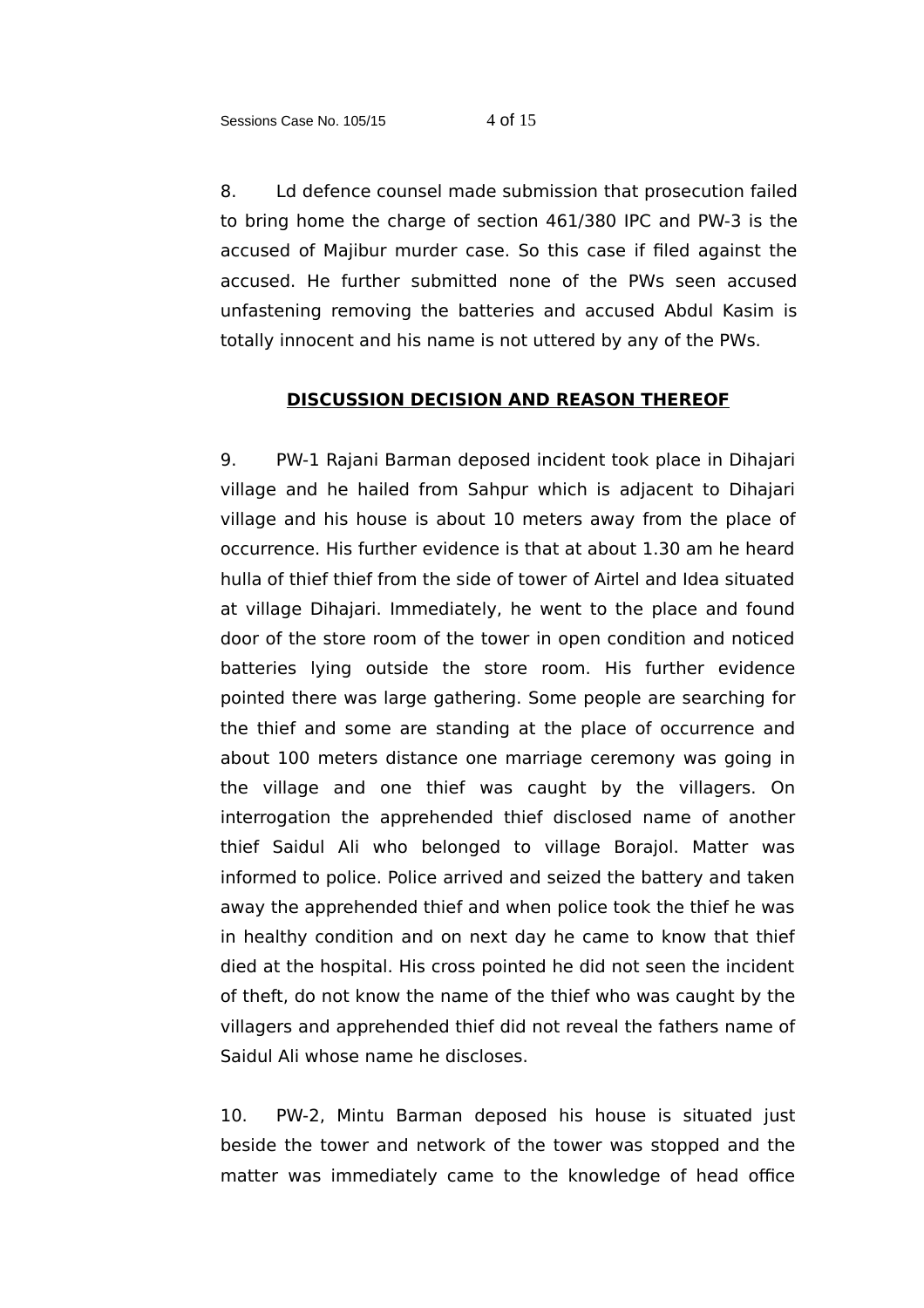Sessions Case No. 105/15 5 of 15

Guwahati of the Airtel and Idea office and head office called security Jagadish Barman of the mobile tower and direct him to check the tower. His statement further pointed at about 2 am hearing the scream of the security person of the tower, he waked up from the bed and after sometimes later he heard the noise of huge gathering then he opened the door of his house and noticed presence of huge gathering near the office of the tower. Then he came near the office of the tower and found inside the compound of the office of the tower one person was assaulted by the people and said apprehended person confessed that he committed theft of the battery from the office of the tower and revealed the name of another person who was involved in the commission of theft with apprehended person. PW-2 revealed he noticed three batteries of the tower were removed from the actual place and were kept outside the door of the store room and also noticed the security of the tower Jagadish Barman from whom he got to know that Jagadish Barman security guard of the tower after receiving the call of head office at night came to the office of the tower and found two thieves run away from the store room where batteries were kept.

11. PW-2 further deposed he informed the matter to police over mobile and police came and asked the gathering not to assault apprehended thief and police took the thief and he accompanied police and police seized two numbers of batteries. His cross revealed at night Jagadish used to reside at his own home, he does not know when Jagadish came and where from the thief was caught.

12. PW-3 Jagadish Barman is the security guard of the Airtel and Idea tower situated at Dihajari village under Ghograpar police station and on 14/03/13 at 2 am, Idea in charge telephoned him from Nalbari that the site of the mobile tower was down, so he went to the tower site from his house which is at a distance of 150 meters from his house. He on the light of torch noticed two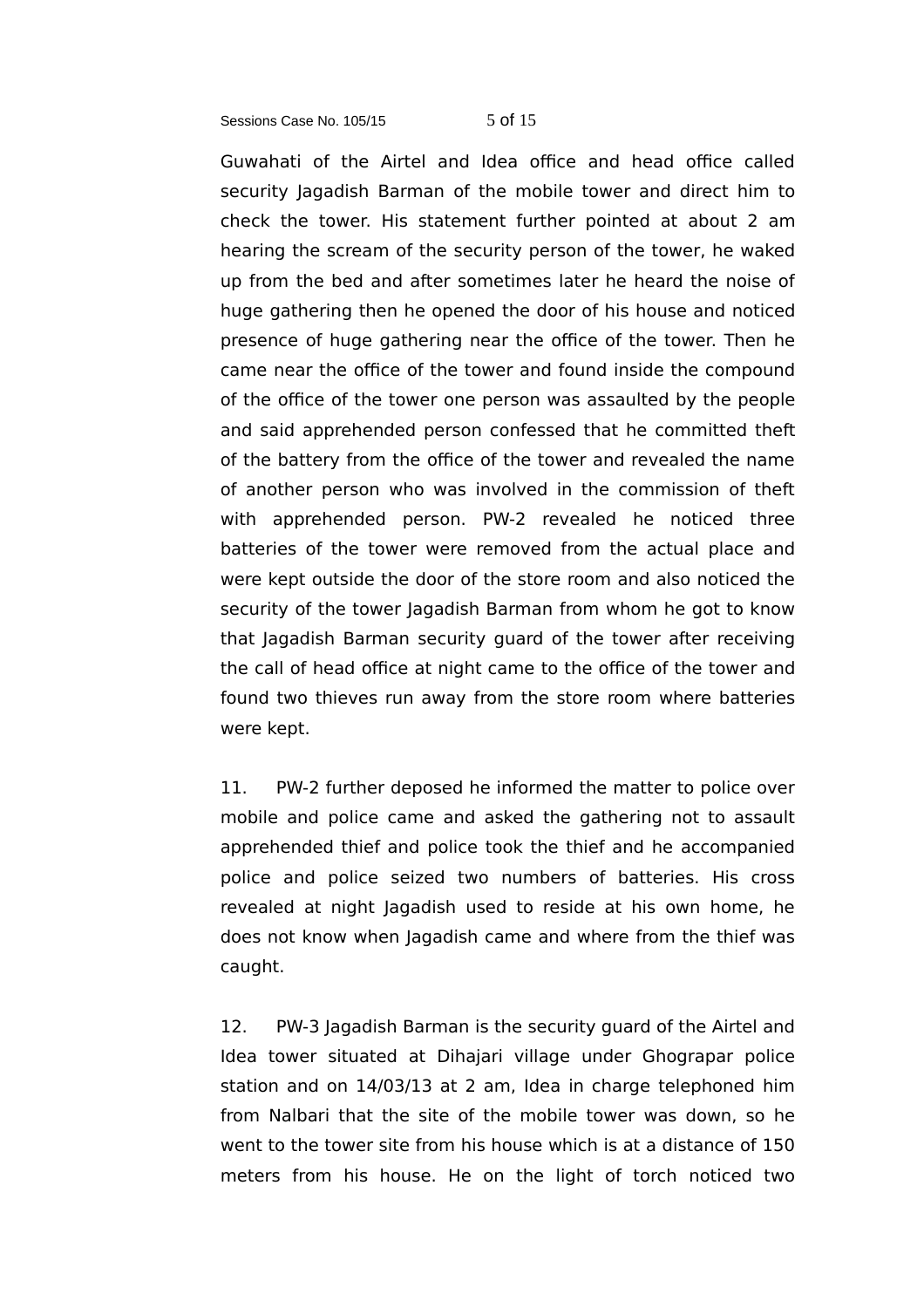#### Sessions Case No. 105/15 6 of 15

persons fled away from the tower side and he shouted thief, thief, nearby villagers who were present in the marriage ceremony house near the place of occurrence came out near to the tower and public caught one thief but one managed to fled away. Ghograpar police was informed and on interrogation apprehended thief introduced himself as Majibur Ali (since deceased) and revealed that Sahidul Ali is also involved in the commission of the theft of battery and Sahidul is waiting in the nearest school at a short distance in a sumo vehicle. After apprehension of the accused he entered into the center room of the tower and noticed 24 batteries were opened out 48 batteries and 2 batteries were removed from the center room and kept out side the center room. Police seized those 2 batteries took Majibur (since deceased) to the police station and he put his signature on Ext-1 seizure list.

13. In cross stated the apprehended thief Majibur (since deceased) died on the next day and in connection with the same, case is pending against him for a charge of murder of Majibur (since deceased). He denied that he did not make statement before the police that Sahidul was also present while committing the theft. The weight of 1 battery might be 25 Kgs. And he went towards the tower side by lighting the torch he noticed two persons tried to fled away. People chased and caught Majibur (since deceased) at a distance of 150 meter from the tower and when Majibur (since deceased) confessed before them about commission of theft of battery of tower and involvement of Sahidul many villagers were present along with him. He deposed his officer Dhrubajyoti arrived at about 4 am on 14/03/13. In cross he denied that Majibur (since deceased) was not the thief of the battery and they apprehended him on doubt and Majibur (since deceased) came to attend a marriage held near the place of occurrence.

14. PW-4 stated he knows informant Dhrubjyoti Likhak who is an officer of Airtel tower. Incident was took place on 14/03/13 at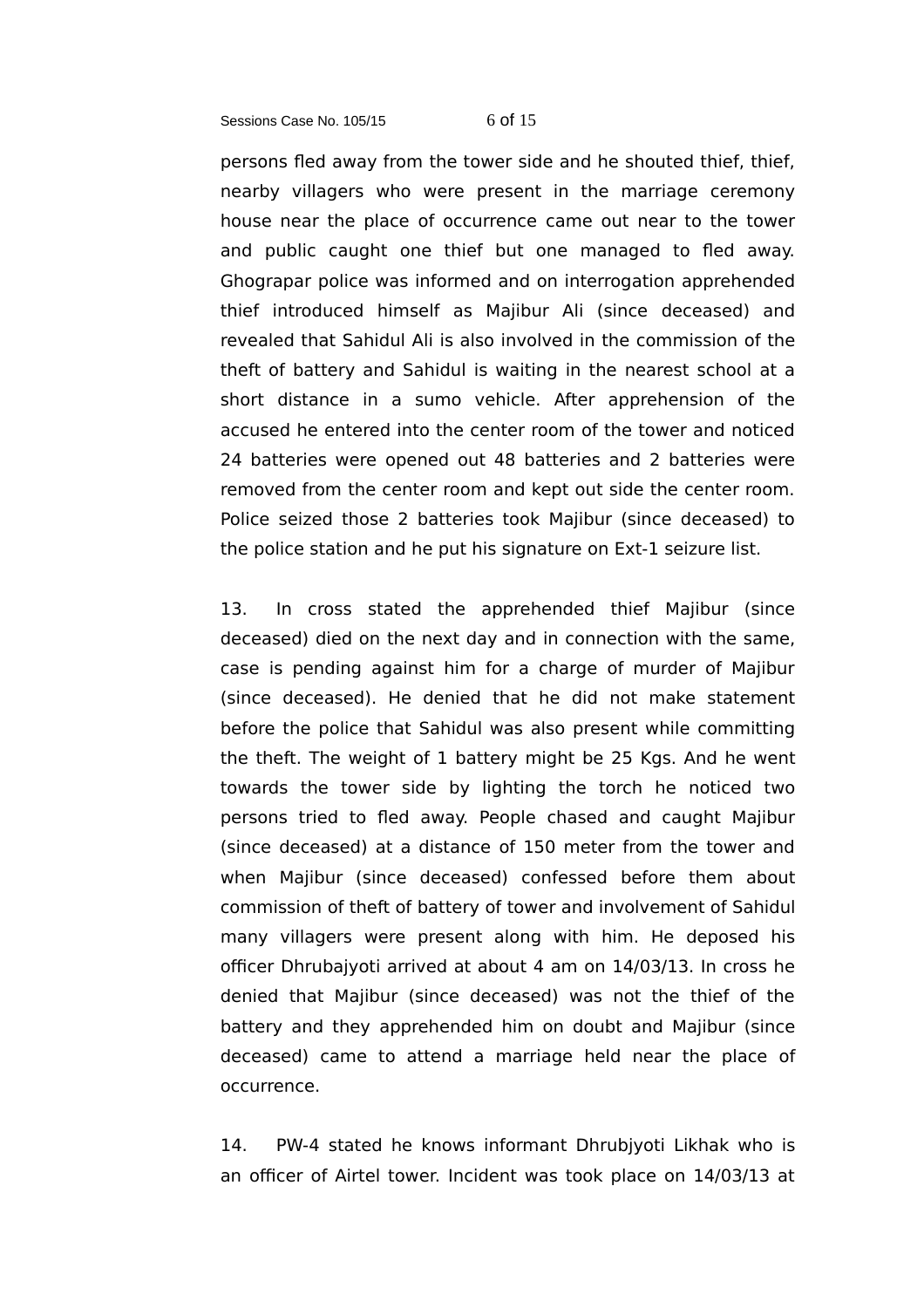Sessions Case No. 105/15 7 of 15

about 2 am and his house is situated at a distance of 50 meter from the tower. His further evidence is that at that time he was sleeping and hearing hulla at about 2.30 am he got up and came near the tower and noticed villagers apprehended one thief, thief was kept near the tower. Two marriage was solemnized on that day and many people gathered there. His evidence pointed he is the member of No.1 Khata Gaon Panchayat of Pub Nalbari Anchalik Gaon Panchayat and inquired the name of the thief and apprehended thief disclosed his name as Majibur Rahman (since deceased) and he hails from village Bullut and also revealed the name of another thief who is involved in the commission of theft is Sahidul Ali of Borajol. His evidence is that apprehended thief Majibur Rahman (since deceased) and Sahidul Ali brought one tata sumo vehicle that was kept near a school at a very short distance from the place of occurrence and tower security man informed the matter to Ghograpar police.

15. PW-4 evidence is that when he entered with police inside the tower he noticed 24 no's of batteries of the tower were disconnected and 2 batteries were removed and kept out side the center room of the tower and police took those two batteries along with the thief. In cross he denied he did not state before the police that Majibur (since deceased) on inquiry revealed name of Sahidul who was involved in the commission of theft and one tata sumo vehicle was kept near the place of occurrence. He did not witness any assault caused upon Majibur (since deceased).

16. PW-5 Abdul stated he does not know informant Dhrubajyoti and accused persons and he has no knowledge of theft of battery in tower.

17. The statement of PW-1, PW-2, PW-3, PW-4 goes to show that on the date of incident hearing hue and cry all of them came out from their respective houses and they heard hulla of theft theft. One thief was apprehended by public, apprehended thief disclosed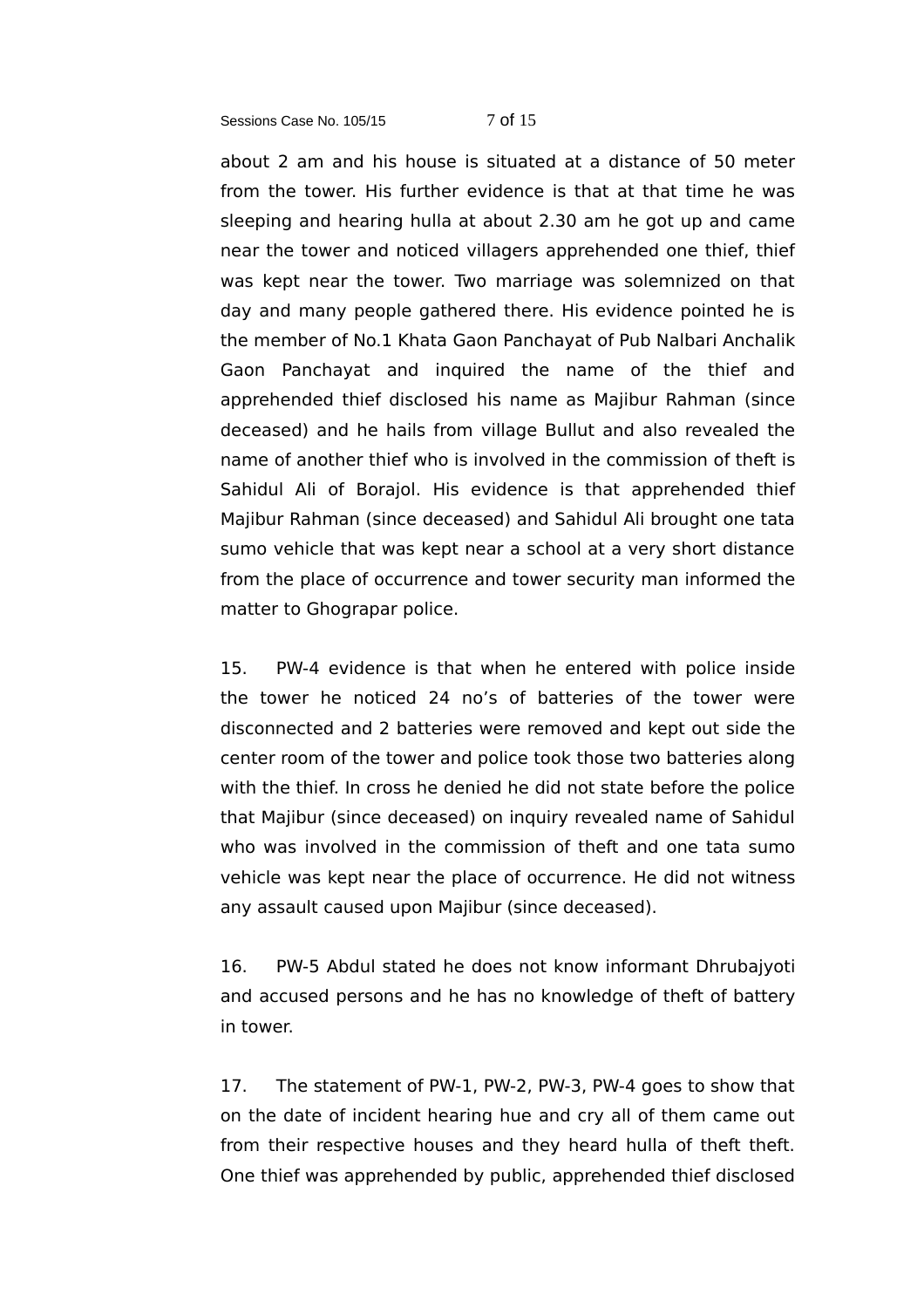#### Sessions Case No. 105/15 8 of 15

his name as Majibur hails from village Bullut and on interrogation by the public along with PW-1, PW-2, PW-3, PW-4 the apprehended thief stated that along with him another thief Saidul Ali was present in stealing the batteries form the tower. Majibur (since deceased) in reality stayed at village Bullut. Village Dihajari and Bullut are different village and at far off distance. But evidence of PW-1 to PW-4 pointed Majibur hails from Bullut. Defence cross pointed Majibur (since deceased) came to village Dihajari on the day of incident. The presence of Majibur (since deceased) is established. Prior to the incident, Majibur was not known to PW-1 to PW-4. So when they stated Majibur hails from Bullut abd they got to know from him and this is acceptable, the witness other part that he disclosed name of Sahidul is also believable.

18. It was PW-2 who informed police, PW-1 reached first and when PW-1, PW-2, PW-3, PW-4 went to the tower center they found 2 batteries removed and were kept outside the tower center.

19. PW-3, PW-4 stated 24 no's of batteries are in open condition. All these 4 witnesses stated that it was Majibur (since deceased) who died on following day, one car was parked near the school at a little distance from the place of occurrence to carry the batteries and Majibur (since deceased) disclosed the name of Sahidul.

20. The evidence of PW-5 is neither relevant for the prosecution nor helping anyway to the defence side. PW-6 Amulya Barman stated his house is at 130 feet away from the tower and PW-7 Krishnakanta Barman stated his house is at a distance of 600-700 meter from the place of occurrence and at about 1-1.30-2 AM they heard hue and cry near the tower reached there and found people tied one thief.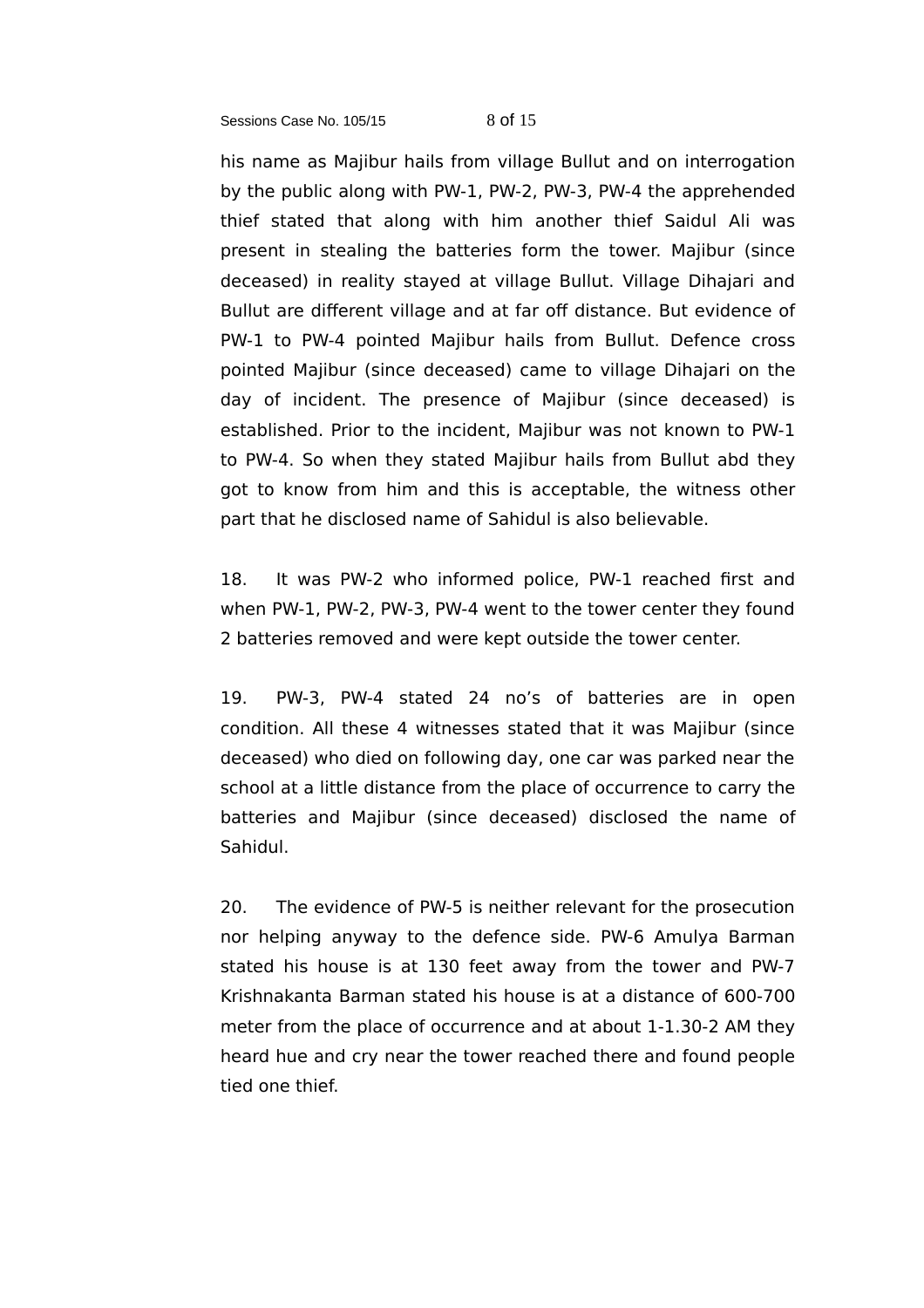Sessions Case No. 105/15 9 of 15

21. PW-6 stated the apprehended thief disclosed his name along with name of other 2 persons and they came for committing theft of battery from the tower. PW-6 is not cross examined.

22. PW-7 evidence pointed apprehended accused disclosed name of Sahidul Ali who is also involved in commission of theft of battery from the tower. In cross denied he did not make statement before the police that thief which was caught by public revealed the name of Sahidul as the person accompany him for theft of batteries from the tower.

23. These two witnesses stated that in the locality two marriage ceremony is going near the tower. They also noticed two batteries at the campus of the tower lying outside the tower and they could come to know that the person who is tied is thief.

24. The statement PW-1 to PW-4, PW-6, PW-7 brings on record that on the date of incident two marriage ceremony were going on near the place of occurrence. It also revealed from their evidence that at night at about 1-2 am, all of them came to place of occurrence hearing hue and cry and their house is very near to the place of occurrence. On reaching the place of occurrence that is mobile tower they noticed one thief was apprehended by public and the apprehended thief disclosed before them the name of Sahidul and they are coming for committing theft of batteries. It is also appearing from the record that on the next day apprehended thief whose name is Majibur died. It reveals from the PWs that public assaulted the apprehended thief namely Majibur (since deceased).

25. Statement of PW-8 Gautam Barman shown that one day police recovered a tata sumo from the road in front of their house and accused Sahidul kept the vehicle on the road and police seized the road.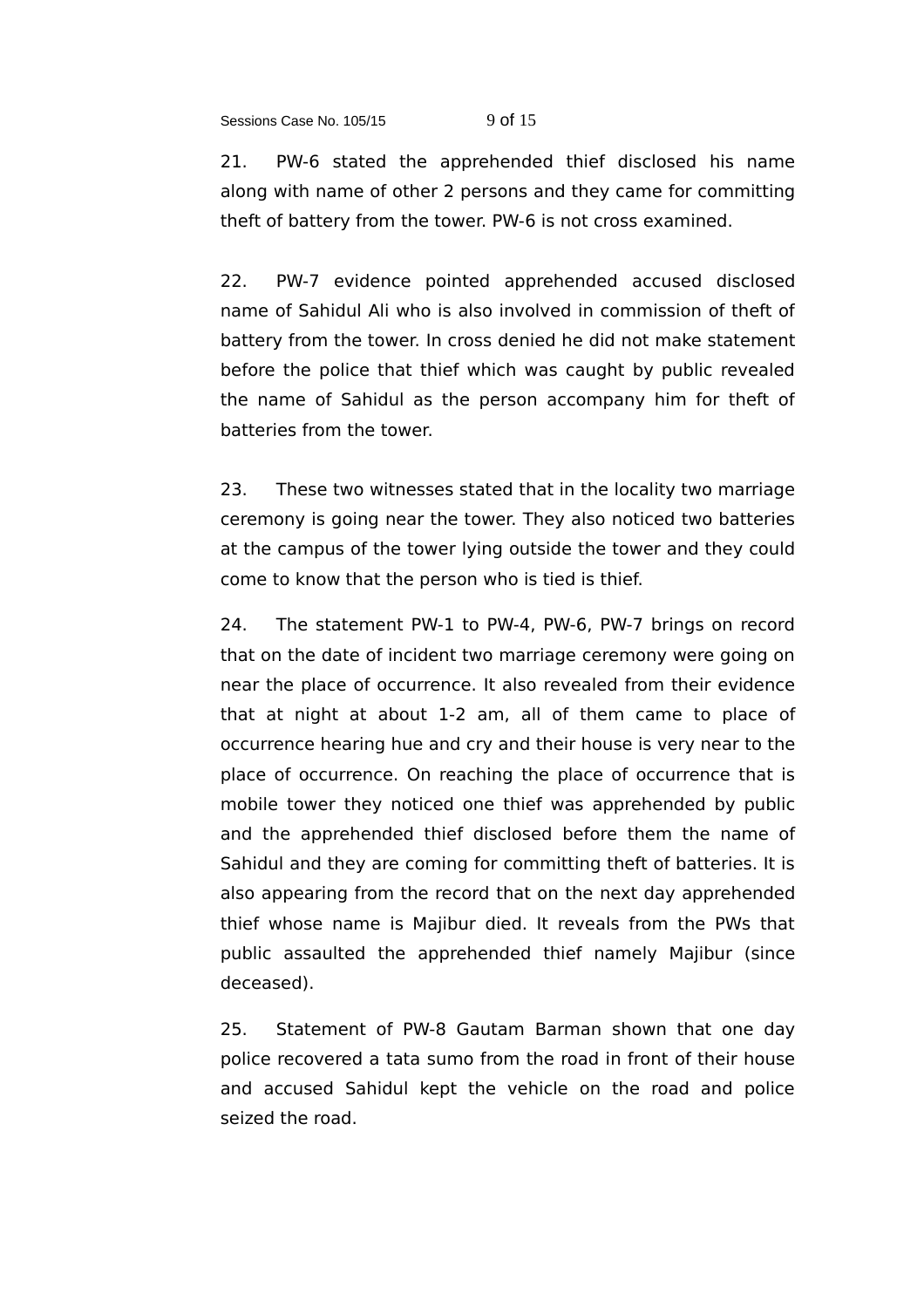Sessions Case No. 105/15 10 of 15

26. From the statement of PW-1 to PW-4, PW-6, PW-7 it further revealed that all of them noticed two batteries were kept outside the tower which were removed and took out from the tower center and some batteries inside the tower center were also disconnected to lift the same. The statement of PW1 to PW-4 further revealed that one sumo is kept near the school to carry the batteries. PW-8 deposed accused Sahidul kept the vehicle on road which was seized by police vide Ext-3 seizure list.

27. PW-9 deposed he knows accused Kasem but other accused is not known to him, This evidence does not help prosecution as well as defence side.

28. PW-10 is the IO of the case. His evidence revealed he seized two batteries vide GD entry no.295 dated 14/03/13 vide Ext-5 is said ejahar, Ext-5(1) is his signature. He arrested Sahidul Islam and seized one sumo vide registration no.AS-18-A-1766 engine no. HSQ797250 vide Ext-3 and Ext-3(3) is his signature. He seized one Nokia mobile.

29. From the statement of PW-1 to PW-4, PW-6, PW-7 and IO of the case it revealed that PW-2 Mintu Barman called police when public apprehended Majibur (since deceased) who subsequently died and in that connection Ghograpar PS case no.28/13 u/s-364/302 IPC, Ghograpar PS GD Entry no.295 dated 14/03/13 is entered,

30. Evidence pointed that on the incident night police arrived at the place of occurrence and seized 2 no's of batteries that were lying outside the tower center.

31. Statement of PWs pointed the public apprehended one thief whose name is Majibur (since deceased) and said Majibur was assaulted by public and he died on the following day. During interrogation said Majibur disclosed the name of Sahidul.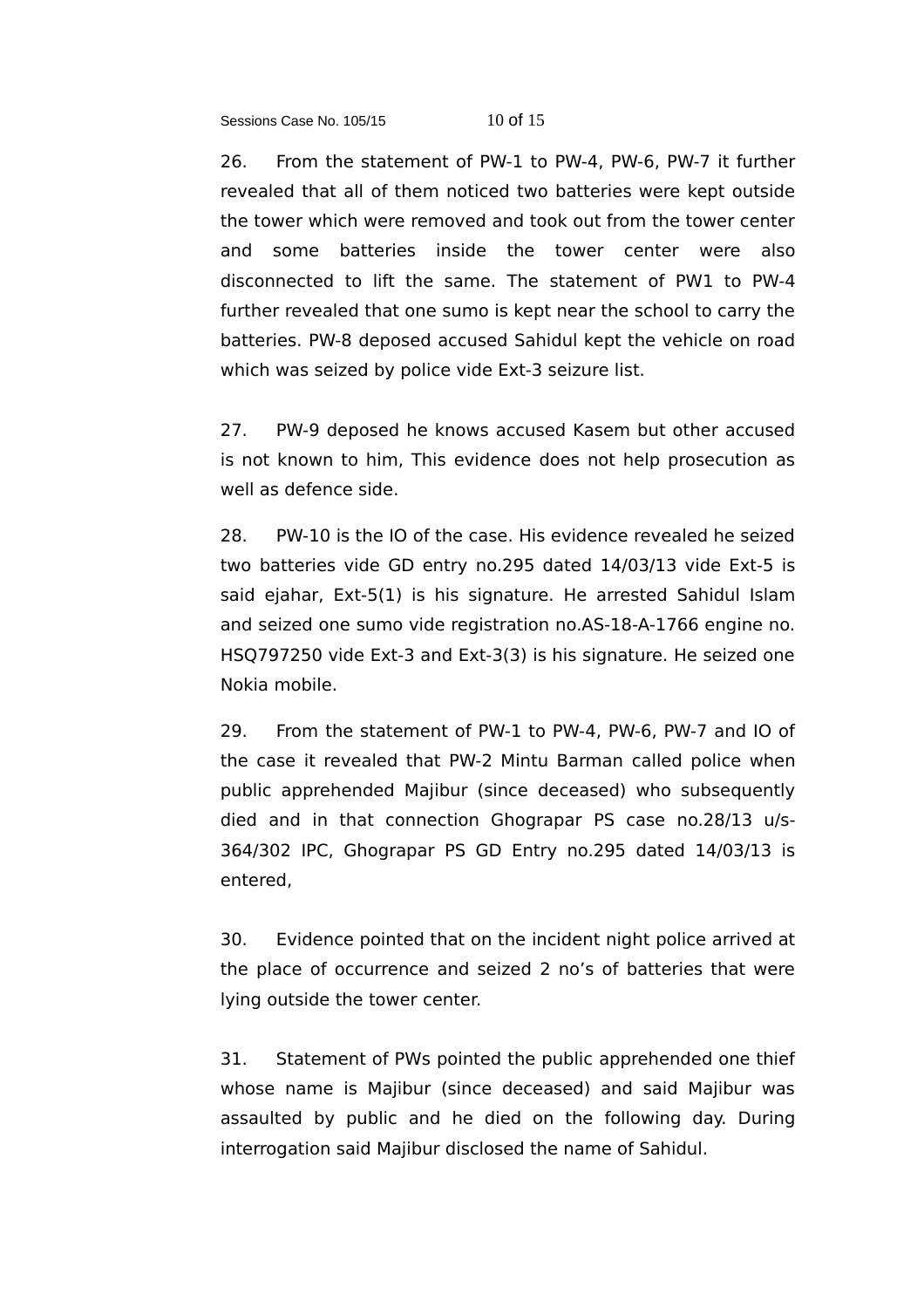Sessions Case No. 105/15 11 of 15

32. PW-3 when reached place of occurrence after getting information from the head office about network down, 2 persons fled away from the tower side. All the PWs stated that it was apprehended accused who confessed before them that along with him one Sahidul is present in committing the theft of the batteries.

33. The Ext-2 seizure list by which PW-10 seized the batteries on the incident day at about 4.40 AM and statement of PW-8 shown seizure of sumo vide seizure list Ext-3.

34. The evidence on record pointed that along with the deceased Majibur, accused Sahidul was present in commission of theft. They entered into the tower center, unfasten the door and then removed 2 no's of batteries, move the batteries to outside and also unfasten another 24 no's batteries to remove the same from the tower center to take away out of the possession of informant. The public apprehended one thief and his name is Majibur and accused Sahidul managed to fled away. Accused Sahidul hails from village Borajol. There is nothing to disbelief in the testimonies of PWs.

35. Cross examination of PWs does not pointed any reason why the PWs; PW-1, PW-2, PW-3, PW-4, PW-5, PW-6, PW-7, PW-8 will made false statement against the accused and falsely implicating his name in commission of theft of the batteries.

36. On entire scrutiny of the evidence on record I find that on the date of incident, incident of theft in the Airtel and Idea Tower present at Dihajari village took place and near the place of occurrence, two marriage ceremonies were going on and public apprehended one of the thief. PW-3 the security personal of the tower noticed two thief running out from the tower in his torch light when he proceeded to the tower getting information about down network of the tower from the central division.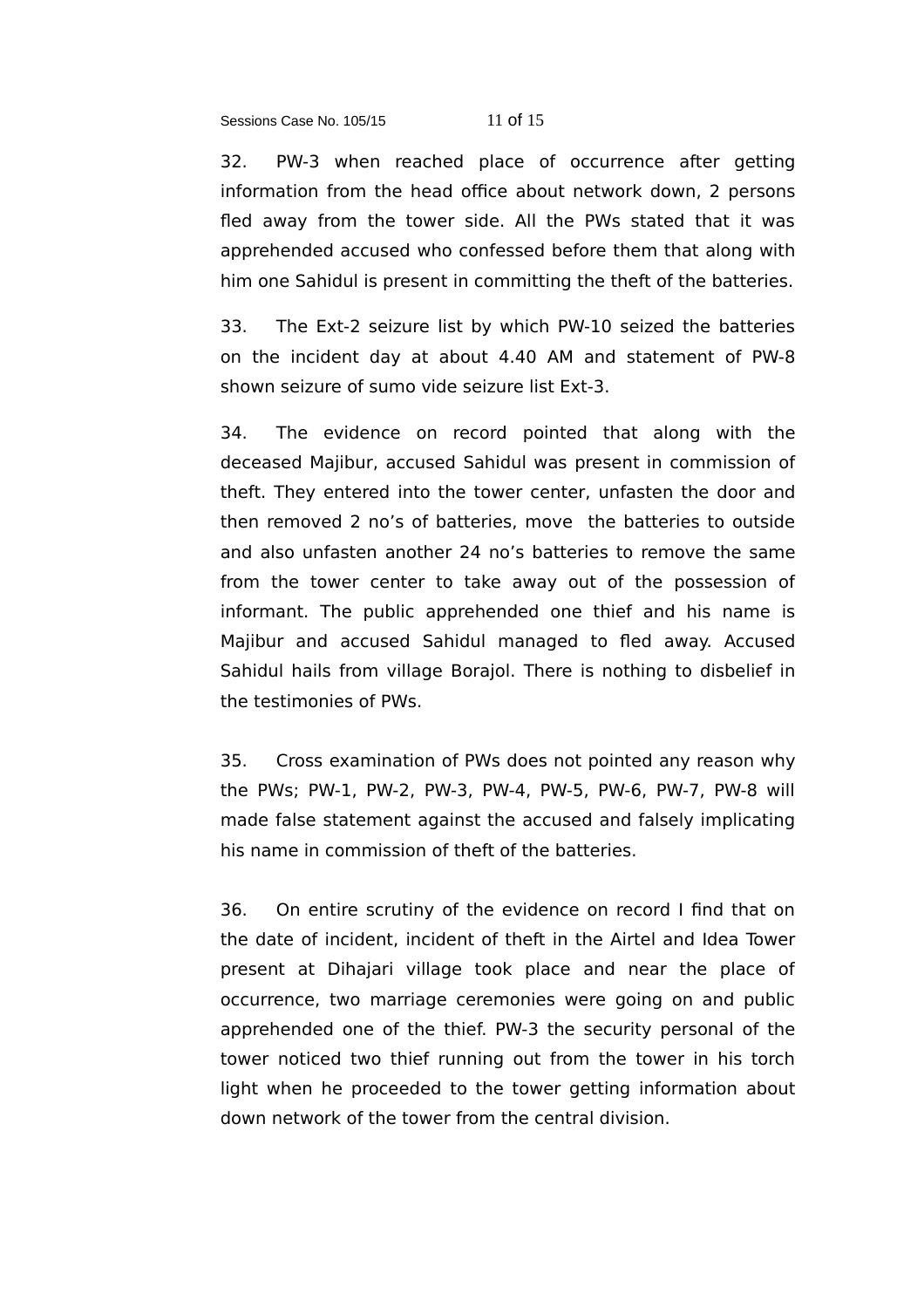Sessions Case No. 105/15 12 of 15

37. Evidence of PW-1 pointed he came out first and noticed public bringing one thief to the place of occurrence and during interrogation said person disclosed his name is Majibur and this is an admitted fact and he was beaten by the public. Said apprehended thief disclosed along with him accused Sahidul is present in commission of thief. There is nothing different comes out from the cross examination of the PWs on this vital point and all the PWs stood firmly in their piece of testimonies. PWs further deposed on next day they heard apprehended thief died and this is an admitted fact and one murder case lodged against the security guard of the tower where thief took place that is against the Jagadish Barman.

38. The statement of PWs further pointed one tempo kept to carry the removed battery from the tower center and two number of the batteries removed from the tower center and keep outside the tower and about 24 no of batteries unfasten to remove the same from the tower center. Door of the tower center is unfasten by the thief and testimonies of the PWs clearly pointed that accused Sahidul along with deceased Majibur engaged in unfastening the tower center and thus batteries by entering into the tower center and then removed the batteries to take away the same from the possession of the informant. None of the PWs took the name of accused Abdul Kasim. When PWs took the name of only two person that is Majibur (since deceased) and Sahidul, the present accused and when there is nothing comes out from their corss examination to disbelief their piece of evidence, I find their evidence is acceptable, reliable and can be safely acted upon and evidence on record only pointed the guilty of accused Sahidul to commit the offence of section 461/380 IPC and accordingly I hold accused Sahidul guilty of committing offence u/s-461/380 IPC.

# **CONCLUSION**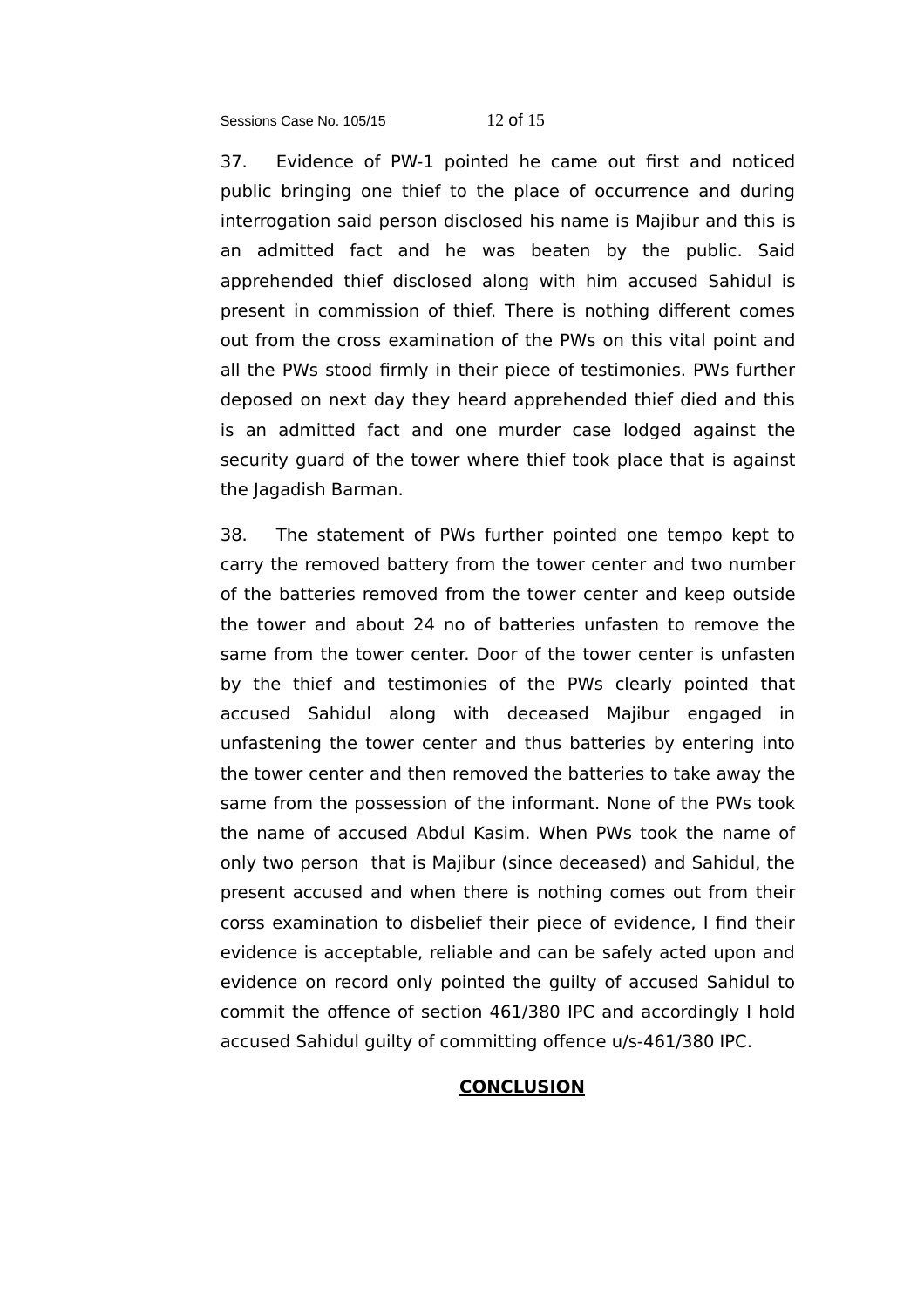39. Prosecution failed to establish the charge u/s-461/380 IPC against the accused Abdul Kasim and he is acquitted from the charge of section 461/380 IPC and is set at liberty.

40. Prosecution fairly able to bring home the charge of section 380 and 461 IPC against the accused Sahidul Islam and he is convicted u/s-461/380 IPC. His bail bonds stands cancelled.

41. Considering the increasing nature of the offence in the society of like nature the accused Sahidul Islam is not entitled for the benefit of section 360 Cr.P.C and under the provision of Probation of Offender Act. Accordingly, I have heard accused on the point of sentence.

# **HEARING OF THE ACCUSED ON THE POINT OF SENTENCE**

42. I have heard accused Sahidul Islam on the point of sentence. I have also heard learned PP and learned defence counsel on the point of sentence. Convicted accused Sahidul and his learned counsel prays for leniency.

43. After hearing learned PP and ld defence counsel and also hearing the convicted accused person on the point of sentence, and after taking into account the increasing number of offence of like nature I opined that convicted accused person Sahidul do not deserve leniency. Accordingly, accused Sahidul Islam is sentenced to undergo R/I for 1 (one) year and to pay fine of Rs.2,000/- (Rupees two thousand only) I/d SI for 3 months u/s-461 IPC and further sentenced the accused Sahidul to undergo R/I for 3 (three) years and to pay fine of Rs.5,000/- (Rupees five thousand only) I/d SI for 6 months u/s-380 IPC. All the sentences will run concurrently.

# **ORDER**

44. Accused Abdul Kasim is not found guilty u/s-461/380 IPC and is acquitted from the charge of section 461/380 IPC.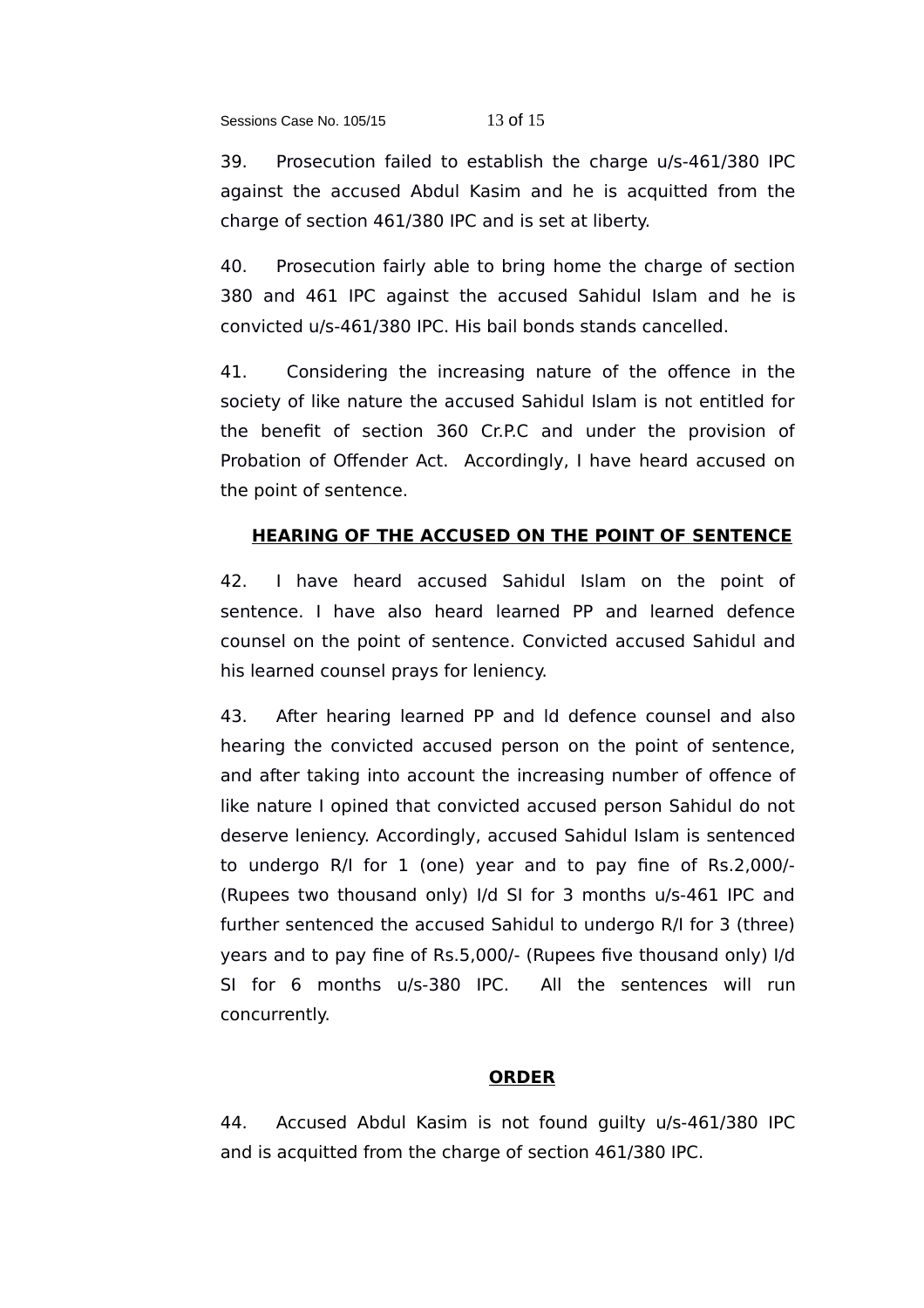Sessions Case No. 105/15 14 of 15

45. Accused Sahidul Islam @ Shahidul Islam is found guilty u/s-461/380 I.P.C and accused Sahidul Islam is sentenced to undergo R/I for 1 (one) year and to pay fine of Rs.2,000/- (Rupees two thousand only) I/d SI for 3 months u/s-461 IPC and further sentenced the accused Sahidul to undergo R/I for 3 (three) years and to pay fine of Rs.5,000/- (Rupees five thousand only) I/d SI for 6 months u/s-380 IPC. All the sentences will run concurrently. The period of detention already undergone by the convicted accused shall be set off against the period of imprisonment.

46. The convicted accused is told that he has right to appeal against the judgment and order of this court before Hon'ble High court through the jail authority or independently of his own. Convicted accused is further informed that he is entitled free legal aid to prefer appeal before the Hon'ble High court. Let furnish free copy of Judgment to convicted accused persons.

47. Send copy of judgment to learned District Magistrate Nalbari u/s 365 Cr.P.C.

48. Seized battery be returned to Airtel and Idea company in due course of time and rest seized goods be disposed off in accordance with law.

49. Send back the GR case record to the learned committal Court with a copy of the judgment.

50. Given under hand and seal of this Court on this  $26<sup>th</sup>$  day of July, 2019 at Nalbari, Dist- Nalbari.

> (Smti S. Bhuyan) Session Judge, Nalbari

Dictated and Corrected by me,

 (Smti S. Bhuyan) Session Judge, Nalbari.

Typed by, Biswajit Bhattacharjya, Copyist